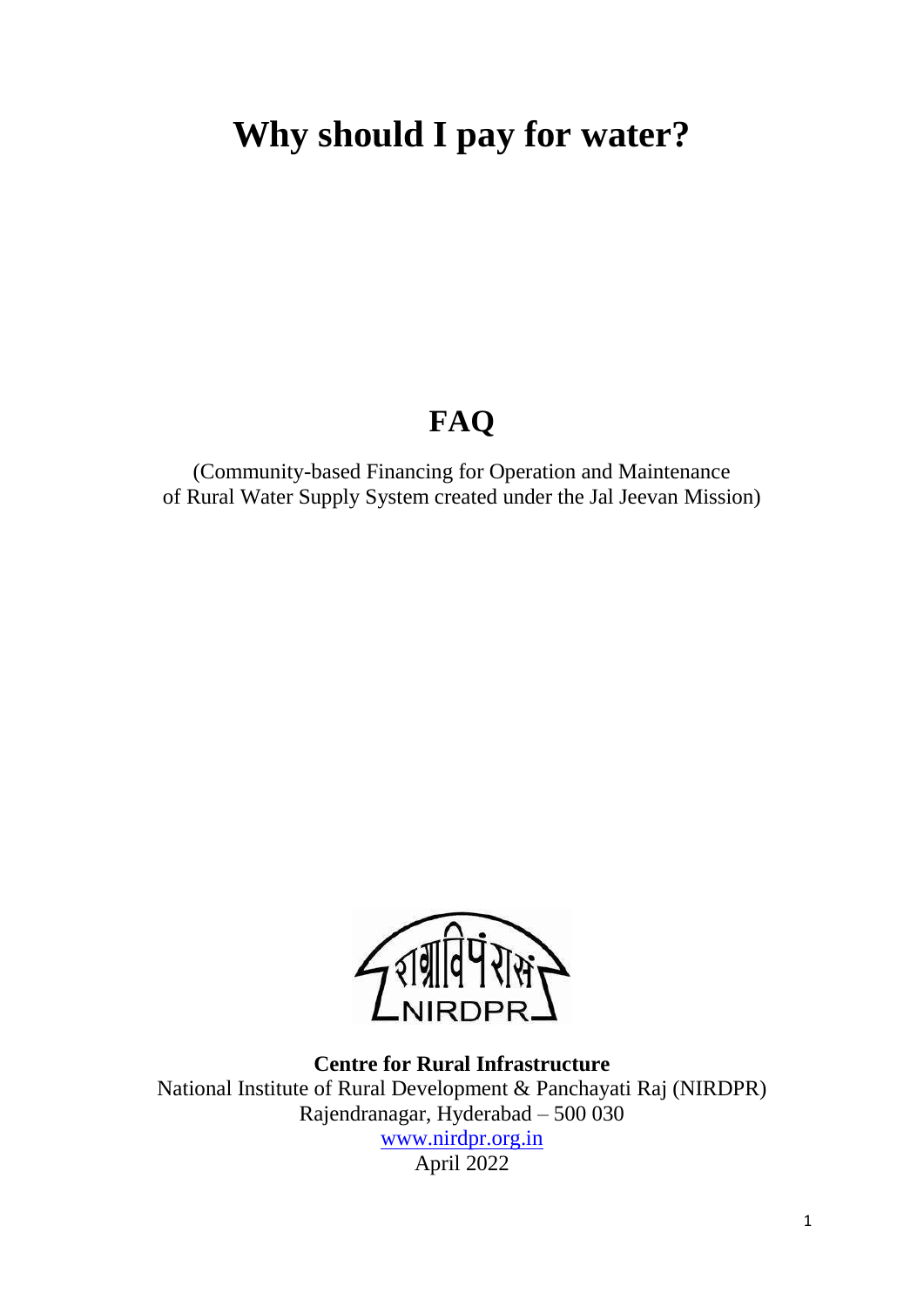### **Preface**

The National Jal Jeevan Mission (JJM) Guidelines specifies the Gram Panchayats (GPs) to take over the Operation and Maintenance (O&M) of rural water supply infrastructure. The most essential of them are: technical management and financial management of the system. Often enough, when GP functionaries initiate a discussion about collection of water user charges, the community tend to ask several questions. Their questions are usually based on stereotypes such as: *'Water is a basic necessity for life. Is it not a responsibility of an elected local body (Gram Panchayat) to provide it for free? 'Why should I pay for water'*? This is an oft-repeated question an extension worker has to face from the rural households.

Their contention is that water and sanitation including solid waste management are essential functions of a Gram Panchayat, stipulated under the State Panchayati Raj Act. It's for the Panchayats to find funds as to how to operate and maintain such facilities. Basically the question they have is one. But they ask that in several different words as a series of non-stop questions – some logical and others argumentative.

Thus, the experience with regard to collection of water tariff from water users has always been a challenge. The community level trainers have to do enough home work to be able to offer a convincing explanation. A trainer's response cannot be off-hand or casual. The community members have their reasons, why they think the GP or the State should pay. As a trainer what's your convincing response to rewire their thinking? Are you prepared? Can you convince? Are you convinced yourself, in the first place?

What are your logical and technical reasons that make you think that the community should pay? Is it because the JJM guidelines say so, or you are convinced that the community should pay so that benefits can sustain? The point is the community members have one thousand reasons why they think they need not pay for drinking water. As a trainer at the community level, what is your logic to persuade and convince people that they should pay for water - and that it is in their interest? By the way, it's not about developing a counter-argument. Nor is it getting into an academic scrap. The idea is it must serve a practical purpose.

This FAQ is to be used for a role play in a training session, where one participant can play the role of community level trainer, and one or a few others can play the role of a resistant community. The task of the trainer is to explain and convince the resistant community to pay for water.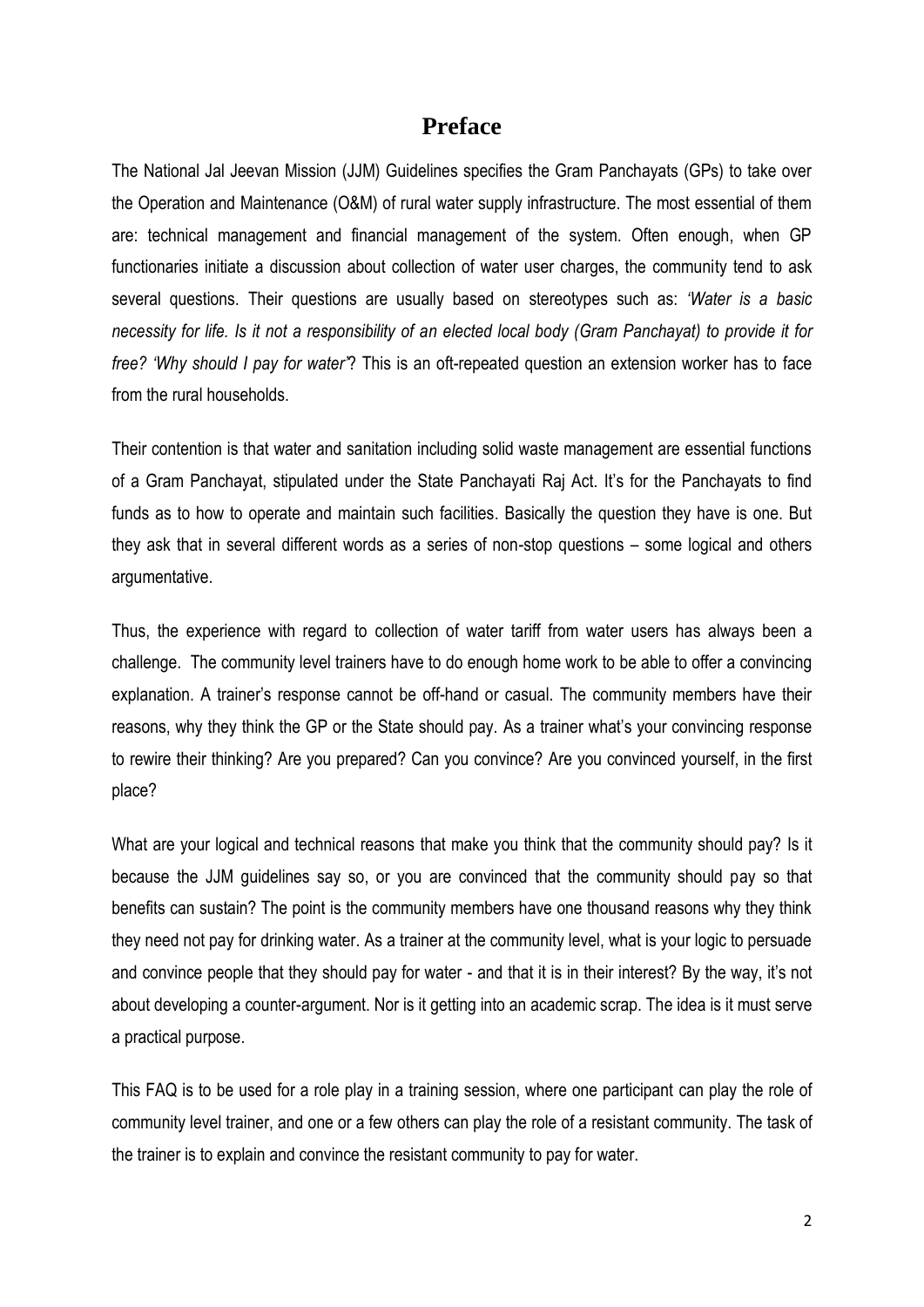#### *Questioner - 1: Why should I pay for water?*

**Trainer:** The Government has invested in creating water supply infrastructure and facilities. This is *one-time investment*, the government incurs for every Gram Panchayat. The *recurring expenses* incurred on daily provision of water to every household have to be borne by the user community.

*Questioner - 2: Actually, for creating infrastructure facilities or for expanding the existing facilities in order to provide Functional House Tap Connection (FHTC) to every household require huge expenditure. I can understand it. But, for simply operating and maintaining the facilities, do we need money?* 

**Trainer:** Are you paying monthly electricity bill for your house?

*Questioner – 3: Yes. I do. But what has my household level power bill, it to do with a common facility like water supply?* 

**Trainer:** I am just trying to understand if you invested one time to get power connection to your house, and thereafter never paid your monthly power bill. You do pay your monthly power bill in time, right? Thus, be it a private facility or common facility – the users have to pay for the services they enjoy, the benefits they derive through that facility. I hope you agree with this. 'Users of service pay' so that any service provider can help sustain the benefits.

*Questioner - 4: For a private facility, yes. But, for a common facility, why I should pay? That's my fundamental question. If it's a common facility it has actually to be incurred by the Gram Panchayat, isn't it?* 

**Trainer:** I mentioned earlier that the government provided the technical infrastructure facilities. Can you tell me, to be able to do that, where did the government get money from? My simple question to you is, *what is the source of revenue for the government* to provide you the water supply infrastructure, road, street lights etc.?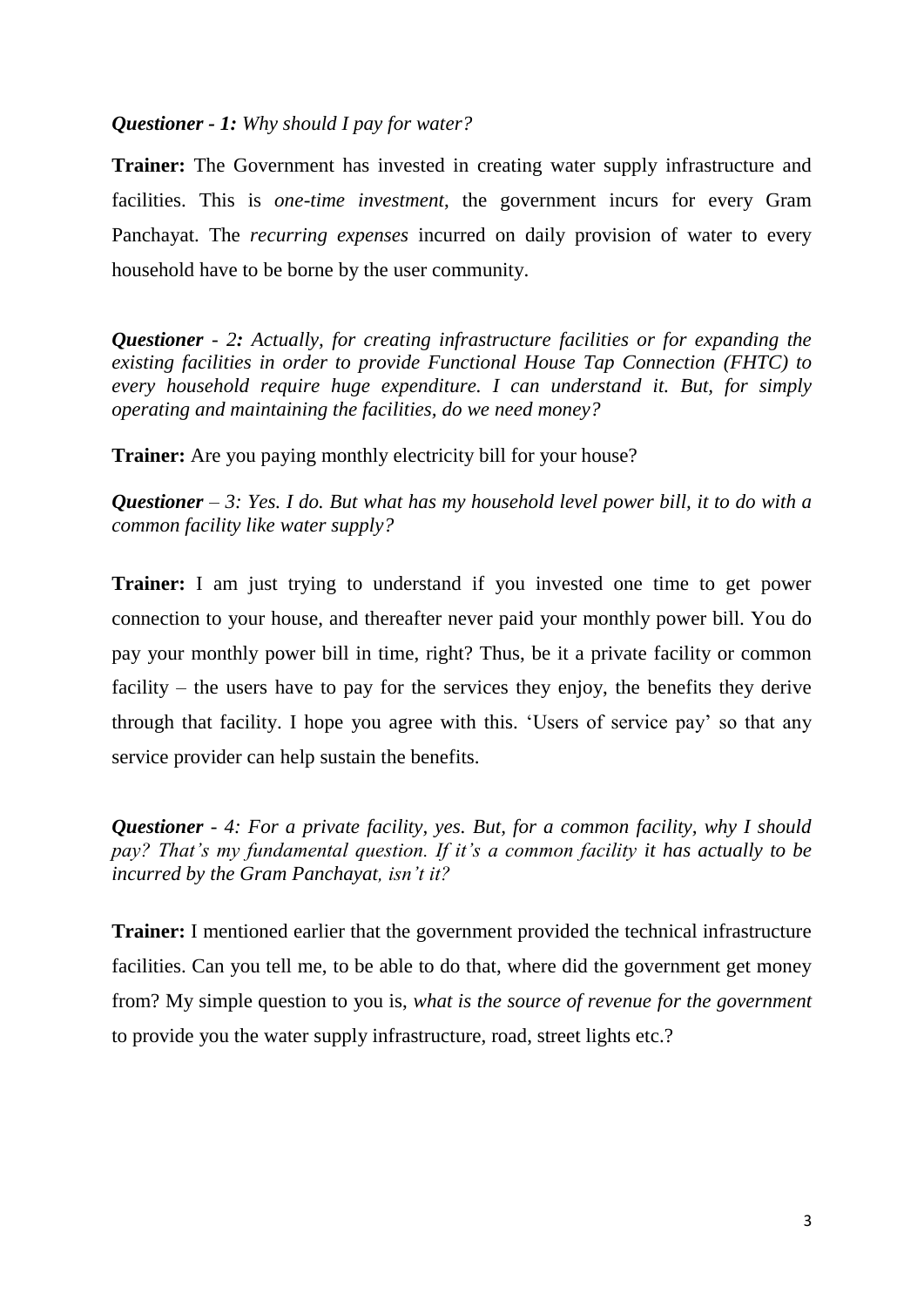*Questioner – 5: The government collects various taxes from the people. It can be income tax, property tax, GST and so on. Therefore, the government has money.* 

**Trainer**: Yes, the central and state governments levy various taxes, which are the main source of revenue for the government. The tax money is used for creating facilities such as roads, street lights, building houses for the poor, providing water supply facilities etc. These are incurred as one-time expenditure. For instance, a poor household is sanctioned a house under PMAY-G programme. It is one-time expenditure that the government provides to that family. You cannot expect the government to repair and whitewash all PMAY-G houses before every *Sankranti,* isn't it? That's the crux of the matter. The users of the house have to maintain and upkeep, isn't it? The same holds good for drinking water supply.

#### *Questioner – 6: Once a house is provided, the house owner has to take care of the maintenance. That's logical. My question is about paying for water, which is freely available from sources created with one-time investment*

**Trainer:** Again, we are back to square one! The source and facilities were created with one-time investment made by the government. But, there is a water supply operator in our villages who ensures that every household gets safe water at appointed times; he has to chlorinate the water in order to ensure safety of the water supplied; he has to operate the pump, which requires electricity; the Panchayat has to pay the electricity bills to the Electricity Board. If EB bill is not paid on time, the Electricity Board may cut the power supply, which will result in the GP being unable to pump water.

Let's take another example, the government provides street lights to our villages. Street lights are one-time investments. When a street light is fused, whose responsibility is it to replace it with a new one? The government does not come to replace every time a tube light is fused. It's the local government that has to maintain it, isn't it? A related issue here is who is paying the electricity bill every month so that Electricity Board doesn't cut the power supply to the street lights? It's the Gram Panchayat, right? That means if certain benefits have to sustain there are many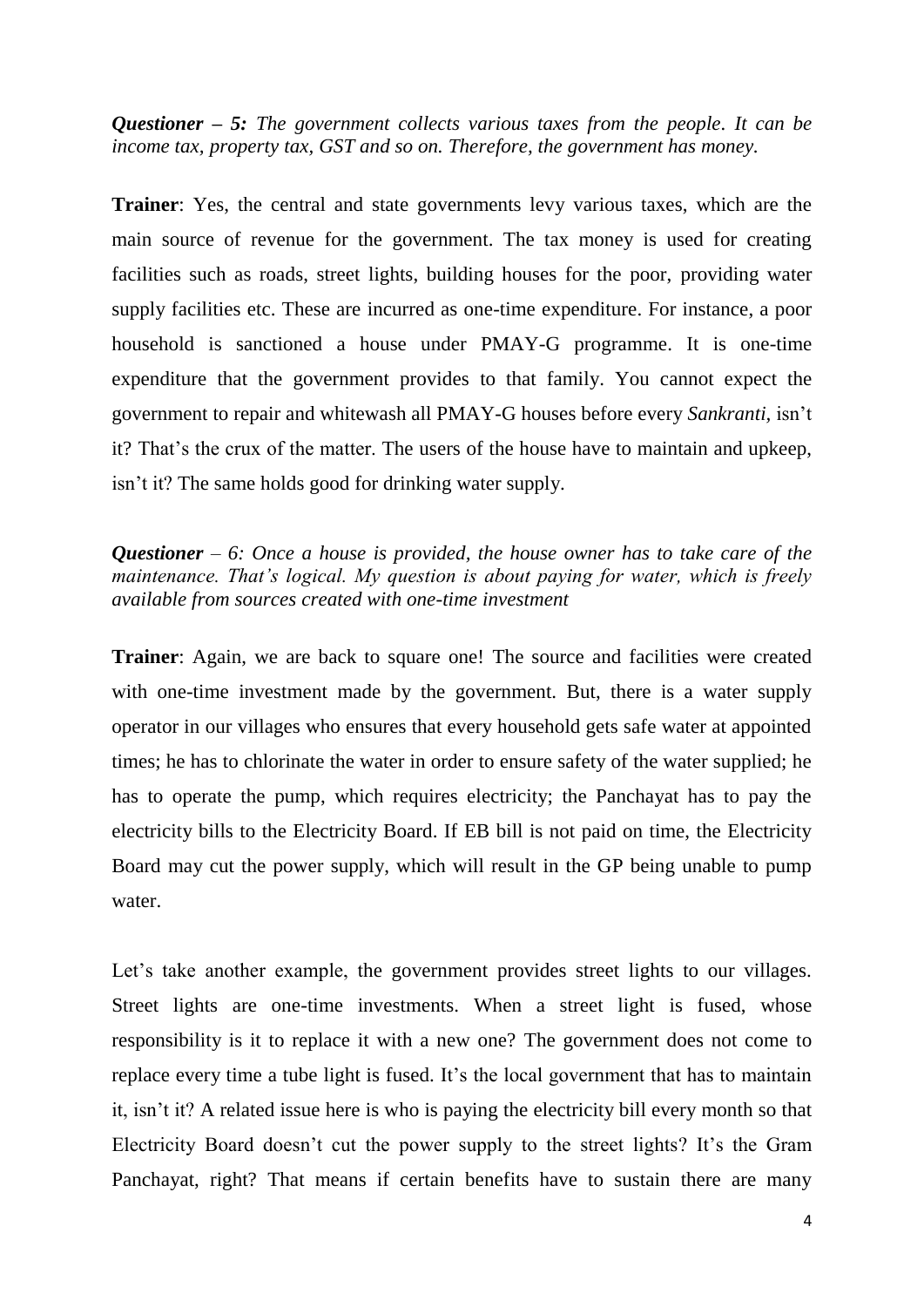recurring expenses involved in it. Therefore, for the GP to be able to pay for the electricity bill and to maintain street lights, or the water supply facilities it's quite logical that the users have to pay.

**Questioner** – 7*: If the users do not pay or stopped paying for the service, do you think a GP can stop providing drinking water? I think, practically, it is impossible to stop.* 

**Trainer**: Practically speaking it does not stop immediately, but it does stop very soon. Since Panchayat functionaries are basically political persons, they would not want to earn the displeasure of the community members. So, they shall try to run it by requesting the EB not to cut power supply; and convincing the watermen that they would get their salaries as soon as some funds are received at the GP; by pleading the materials suppliers that their dues will be cleared once the GP receives some fund from the government etc. This may help run the system for a short-term. But, it cannot run for long. If the EB dues are not cleared for long, obviously, there will be pressure from their higher ups on mounting overdue. The local EB Department has to take action, by cutting the power supply. After some time, the watermen will stop working in protest against their long pending salaries. There will be no funds with the GP to attend to repairs and leakages in pipelines. When power supply is cut, there is no way water can be pumped to the Over Head Tank for distribution. Ultimately, water service delivery has to come to a halt. In such a situation, we shall have pipelines. There will be no water coming in the taps.

*Questioner – 8: If users have to pay for all such services, why does a Panchayat exist? What's the use of a Panchayat? Why did we all vote and elect a local body, if they are going to ask us to pay?* 

**Trainer**: Users are not different from voters in any given village. I hope you agree with me. In other words, all the rural households are 'users' of various services. As users it is quite logical they must together maintain these facilities. On their behalf they created a local body, which we call Gram Panchayat. The Gram Panchayat manages and maintains these services. Now, where will the Gram Panchayats get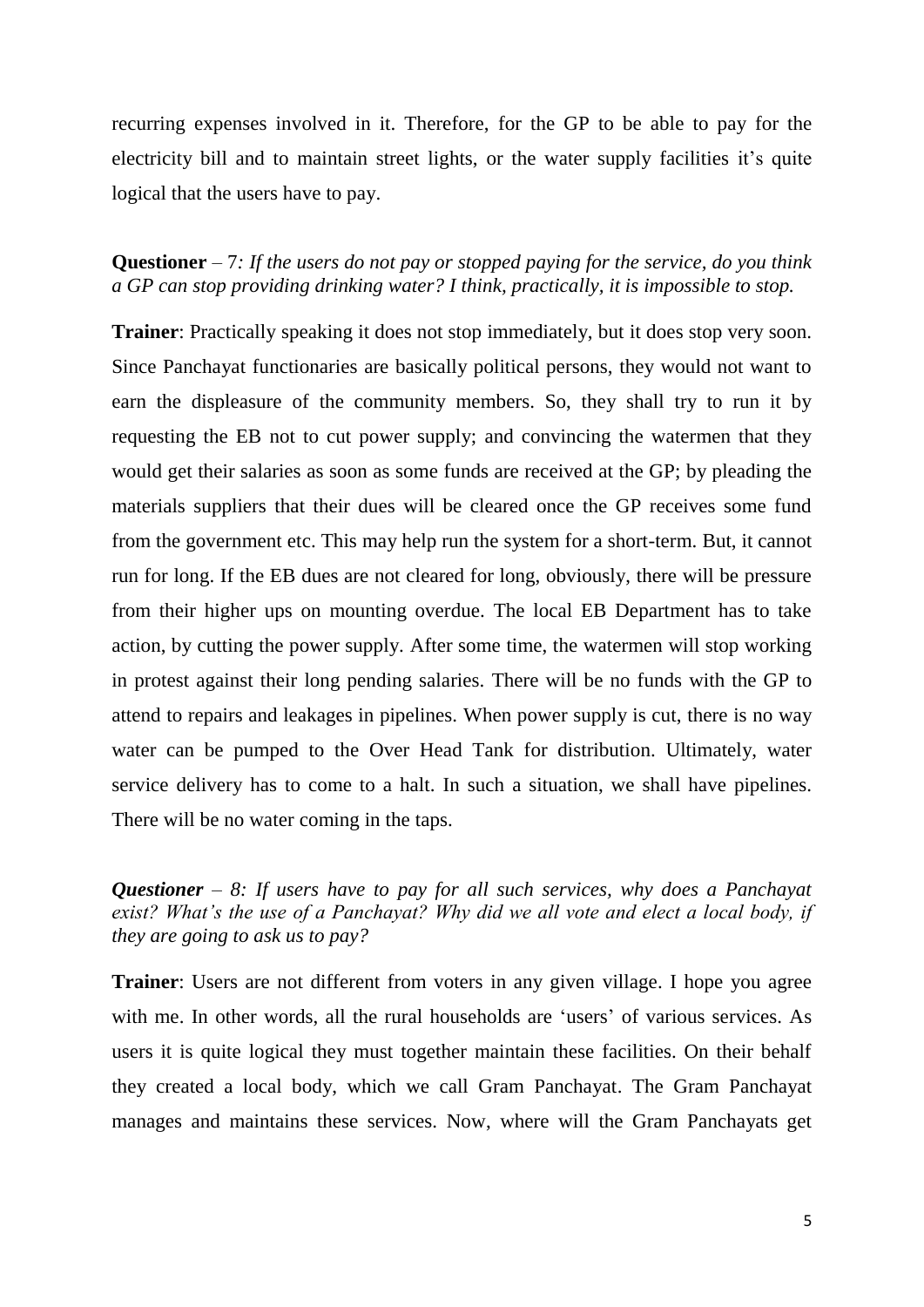funds to operate or maintain these facilities, unless the users pay? It's like saying: *I shall milk a cow daily, but I shall not feed the cow nor water it*.

*Questioner – 9: Are the Gram Panchayats not receiving any grants from the government to maintain these facilities / provide these services?* 

**Trainer**: That's a right question you asked. In order to strengthen the decentralised governance at the grassroots level, the Government of India has come out with Central Finance Commission grants. The Panchayati Raj Institutions (PRIs) are receiving funds annually under Central Finance Commission Grants. This is known as the XV Finance Commission Grant to Panchayats. In fact, as per the stipulations of the XV FC funds, sixty percent can be used for WASH related expenses; and the remaining 40 percent can be used for any purpose that the Gram Sabha may decide. The rural local bodies can use that fund towards delivering basic services to the rural citizens with a special focus on water, sanitation, hygiene (WASH) and health. Thus, there is this fund available for maintaining water and sanitation facilities at GP level.

You must also understand that XV FC fund is a small piece of cake that has to be sliced into several pieces. This fund is to be used for many purposes such as maintenance of water and sanitation facilities including solid waste management; repair and maintenance of waste collection vehicles; cleanliness of community sanitary complex etc. Therefore, the XV FC fund can serve something like a critical gap fund, when the user charges collected is insufficient. We must be aware that the XV FC funds might be barely sufficient to meet the entire Operation and Maintenance (O&M) expenditure on water supply.

*Questioner – 10: If the GP can use some portion of the XV FC funds for meeting the O & M related expenses why should every household pay? It will be enough if some households, who can afford to pay, pay. The GP can manage, right?* 

**Trainer**: You are not paying, and it sounds absolutely rational to you! If it sounds rational to you, it's rational enough for everyone else, right? It's like the proverbial street light. *Who wants to pay for the street lights*? If some are paying and others do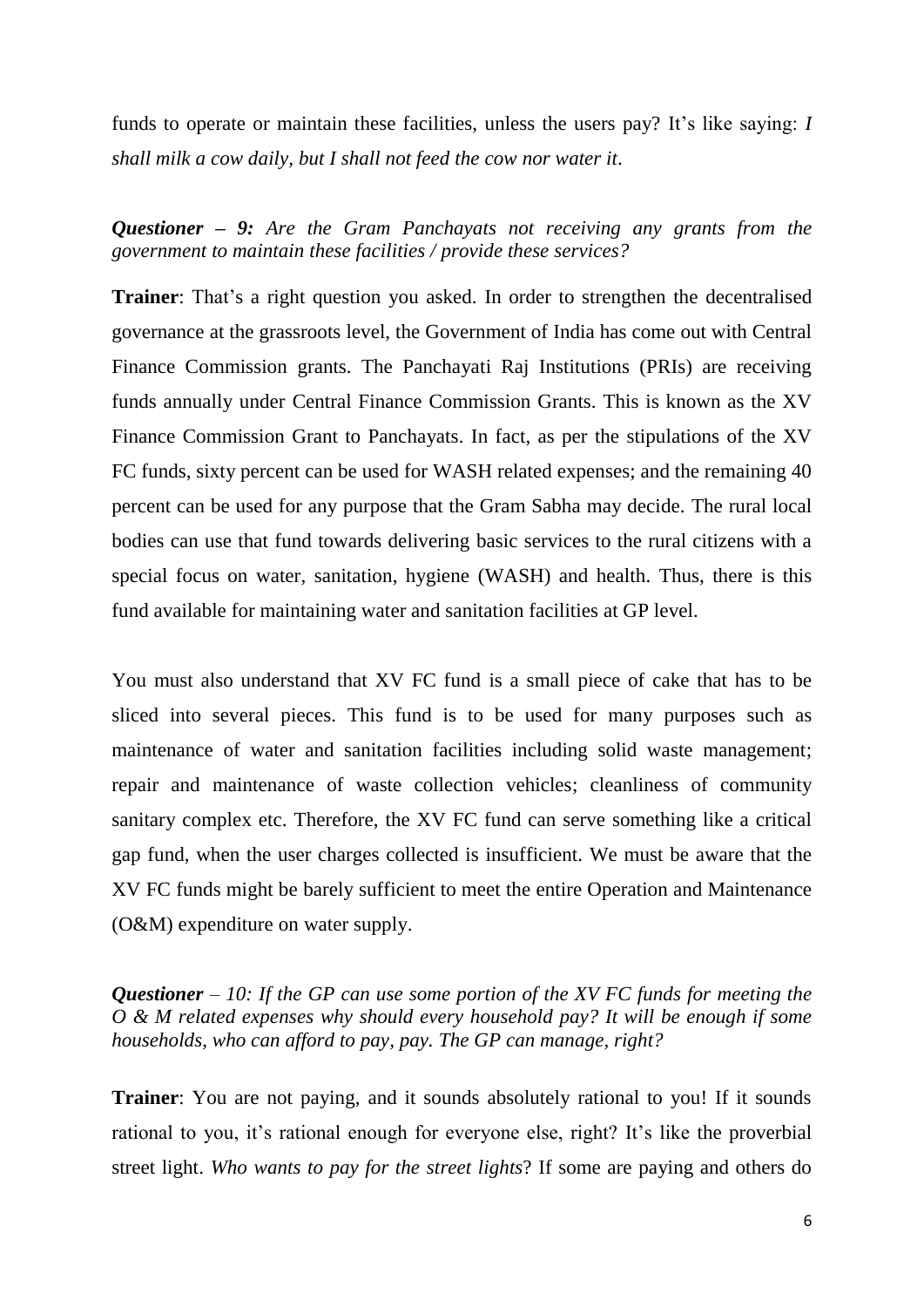not pay, eventually those who pay shall also stop paying. Therefore, it is necessary every household (and all the users of water service including institutions and restaurants etc.) pay a fixed amount as user charges. The amount of user charge may be fixed by Gram Sabha considering the affordability of the households, and the expenses involved in water supply.

The rational way of looking at it is, work out a rough budget as to how much your GP is spending every month on water supply related expenses such as EB bill, repairs and maintenance, pump operators' salary etc. Similarly, calculate how much is the revenue generated by way of user charges. We need to see if it shows surplus or deficit. After collecting from all water users, deficit, if any can be drawn from XV FC funds. This is what is meant by gap filling fund. This way, the GP will be able to use XV FC funds for meeting not only for water supply but also for expenses related to solid waste management, maintenance of community sanitary complex, cleaning up of drainage etc.

## *Questioner – 11: Are people in the Town Panchayats and municipalities paying for water?*

**Trainer:** Yes. They do pay for water. Mostly it's collected annually.

*Questioner – 12: Maybe, they can afford to pay. But, how can poor rural people pay?*  **Trainer**: It is true - in rural areas - there are households that are poor. If the Gram Sabha decides some poorer families may be identified as 'extreme poor' based on locally evolved criteria. Nevertheless, this number cannot exceed 10 per cent of the total households. Such families may be exempted from paying the user charges. This is within the prerogative of Panchayats. Taking cognizance of this, a Gram Panchayat can decide differential user charges / tariff to households, institutions, restaurants, tea stalls, and marriage halls etc. Such tariff setting will counterbalance if some poorer families are officially exempted from paying.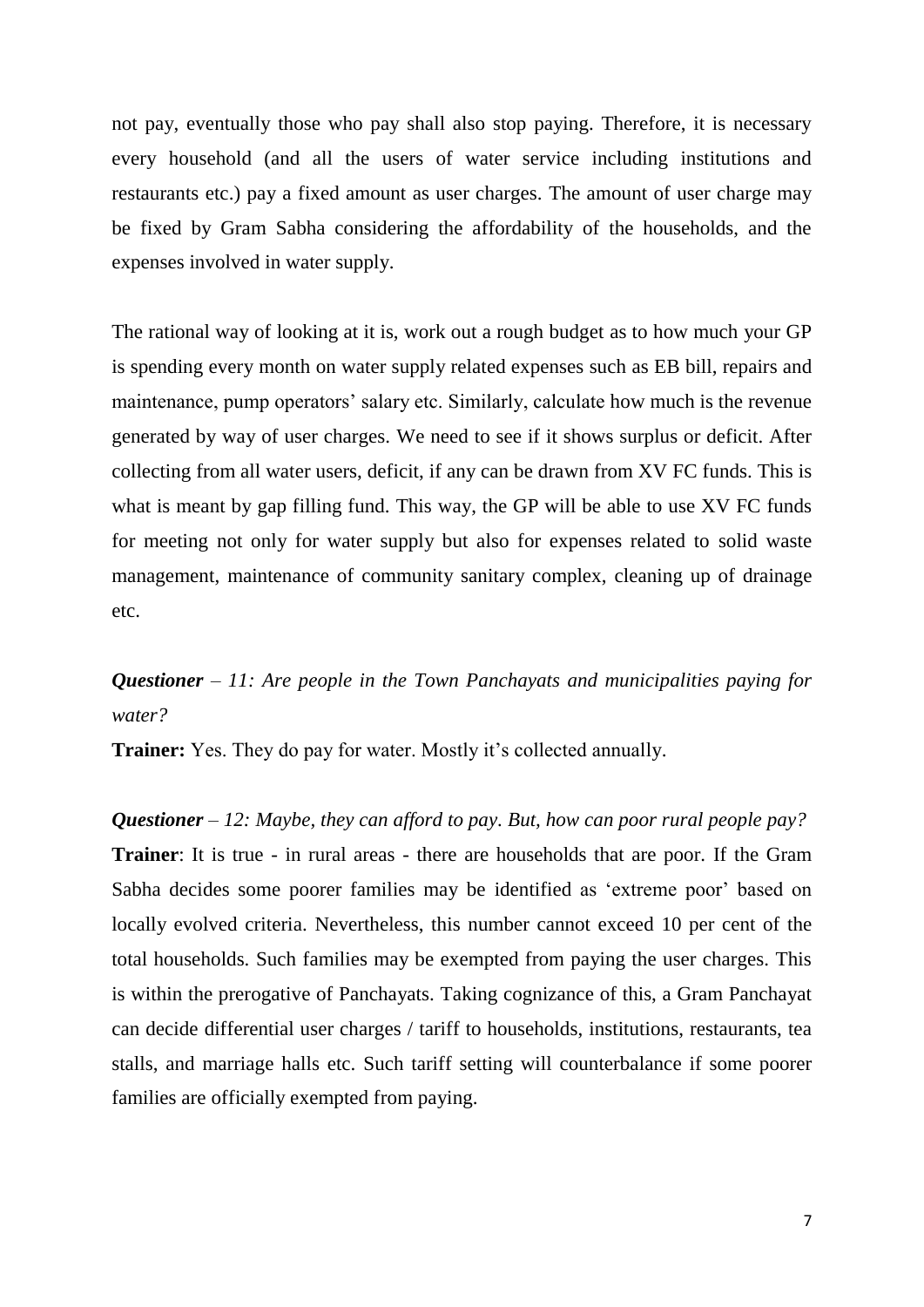*Questioner* **– 13:** *In the past, nobody was paying user charges. Despite it, the GPs have been 'somehow' managing to supply drinking water in yard taps and common water collection points. How was that possible? If that was possible in the past, why not now?* 

**Trainer :** This is an important question. I am happy you asked this question because to a large extent what you say is true. I appreciate you said: '*the GPs have been "somehow" managing*'. But you must understand *what is behind that "somehow".*  And why we cannot afford to tread on the same path now or in the future anymore.

In the past I am sure you have complained often enough that many resolutions were passed in the Gram Sabha meeting, but hardly a few of them were implemented, right? That's not because Panchayats did not receive funds to implement most of them. But because often funds had to be diverted by the GP to pay for maintenance dues such as arrears to be paid to the Electricity Board; salary dues to be paid to the watermen; pending bills to be paid to some materials suppliers who supplied materials for repair of leaky pipes, taps etc. You can check your GP at any given point in time you shall find the amount of pending bills that the GP owes to the Electricity Board is huge. Whenever Electricity Board has to take action by way of disconnecting power supply, the BDO or the Chairperson of / Assistant Director of ZP or the District Magistrate intervene and promise to pay the amount due to EB, when the next instalment of fund is released to the GP.

Accordingly, for instance, when the XV FC fund is released for some development purposes, the District Magistrate has the powers to instruct the GP to immediately clear the amount due to the Electricity Board. Similarly, there is a constant pressure from the watermen urging to get their salary arrears that they did not get for months. Thus, it's a general practice in GPs that fund meant for development purposes are diverted for clearing up the pending electricity bills or pay the salary dues of Panchayat workers including sanitation workers etc. Unfortunately, this does not come to the knowledge of the ordinary residents in the village. They end up blaming the GP for not implementing the resolutions passed.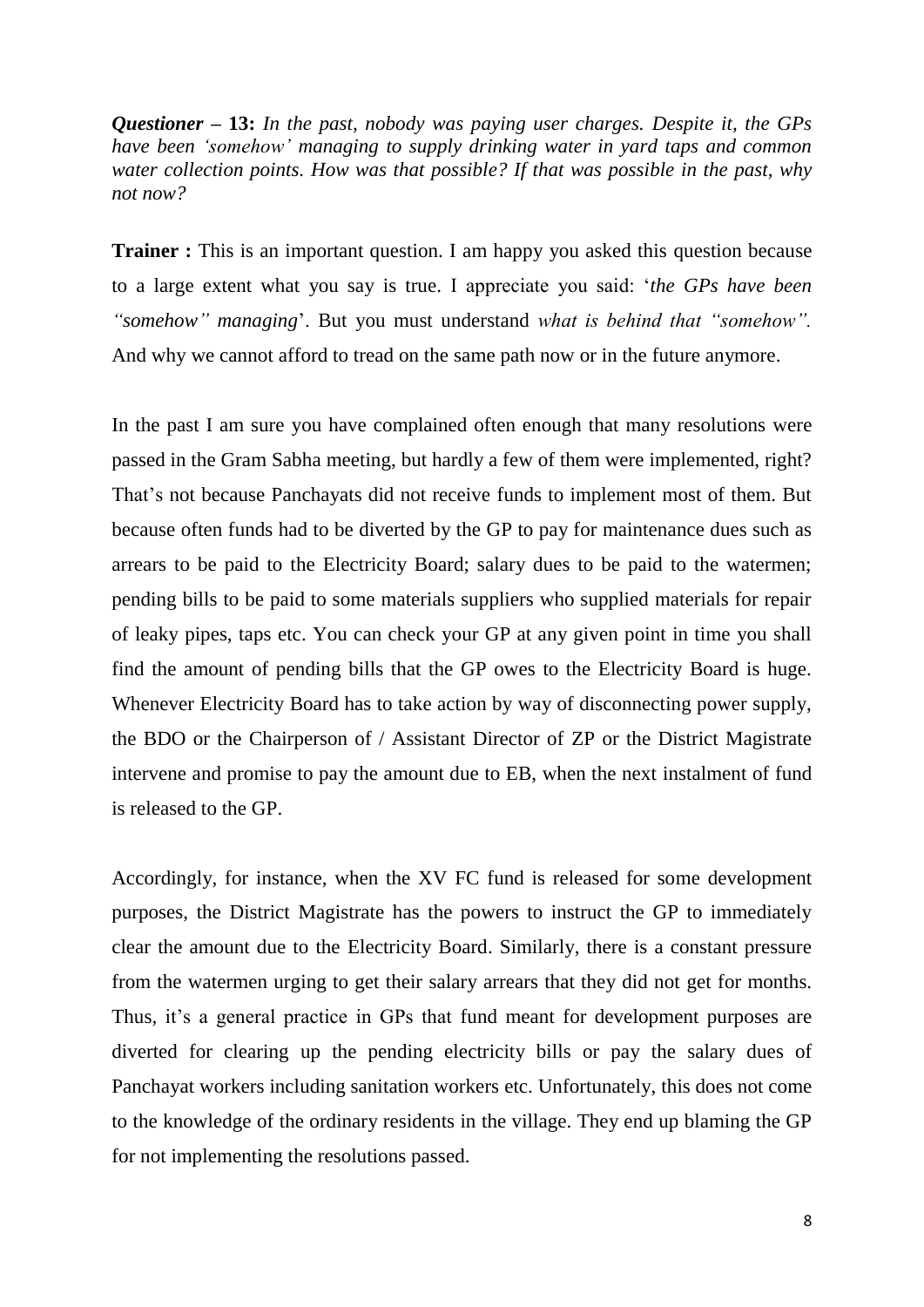Thus, it's sometimes the EB bill; at times it is pending operators' salary; and at other times, it is amount due to some vendors who supplied materials for repair of motor or to set right break down in water supply. In all these what happens is one and the same – *money meant for development purposes diverted to pay dues, which otherwise should have been paid through user charge collection*. That was the past.

That's what we are trying to change. If we can clear up EB dues, watermen salary etc. from the user charges collected, money meant for development purposes such as from the XV FC fund can be democratically decided and spent as per the priority of the Gram Sabha. Don't we have to move towards this, if at all we are running a local selfgovernance system at GP level?

That's a long answer. But, you need to know so you can decide what do you think should be the future like.

#### *Questioner* **– 14:** *I understand, but apart from water supply, there are other services such as solid waste management etc*. *Do we have to pay for it again separately*?

**Trainer**: There are several ways to generate revenues within a Gram Panchayat. Generally GPs raise a house-tax demand and most Panchayats think that it's the only source of local tax revenue. Trying to explain various ways of generating local tax revenue by a GP will be a digression here. So, I avoid discussing them here. For the purpose of maintaining water and sanitation related expenses, the GPs can collect water users' charges. But again, solid waste management and drainage cleaning etc. also involve expenses. Therefore, what can be suggested is GPs can consider collecting '*utility charges*', which should cover all water and sanitation, related expenses encompassing water, waste management and so on.

This can be collected annually, instead of making it monthly or quarterly. In order not to make the people feel hard, water tax (or 'utility tax', which combes water and village cleanliness related) can be collected, along with annual house tax demand. It is best raised in December every year asking people to pay by  $31<sup>st</sup>$  March of the